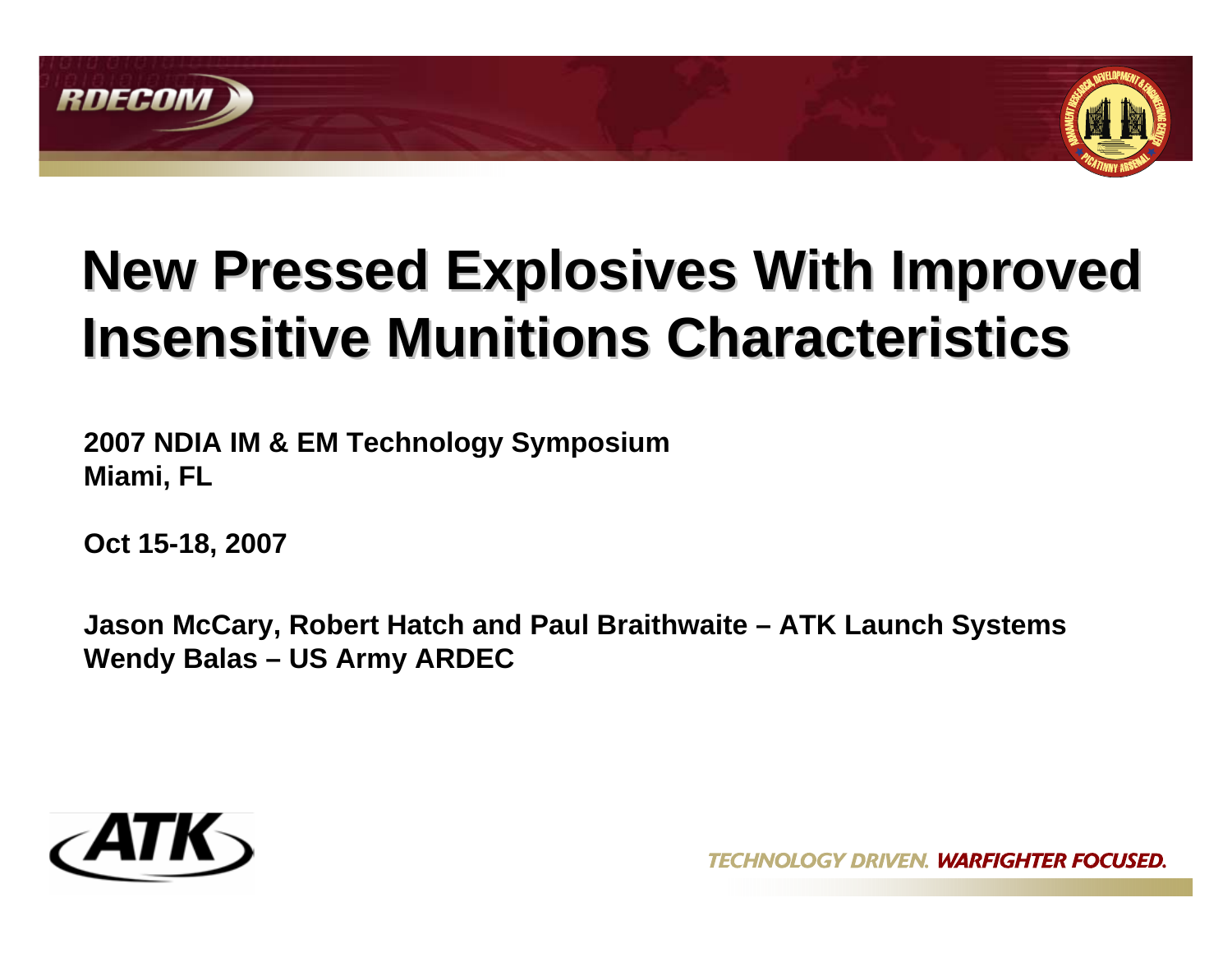

**Acknowledgement**



Appreciation is extended to:

## **Ms. Wendy Balas of ARDEC for her continuing support of this advanced technology initiative**



OGY DRIVEN. WARFIGHTER FOCUSED.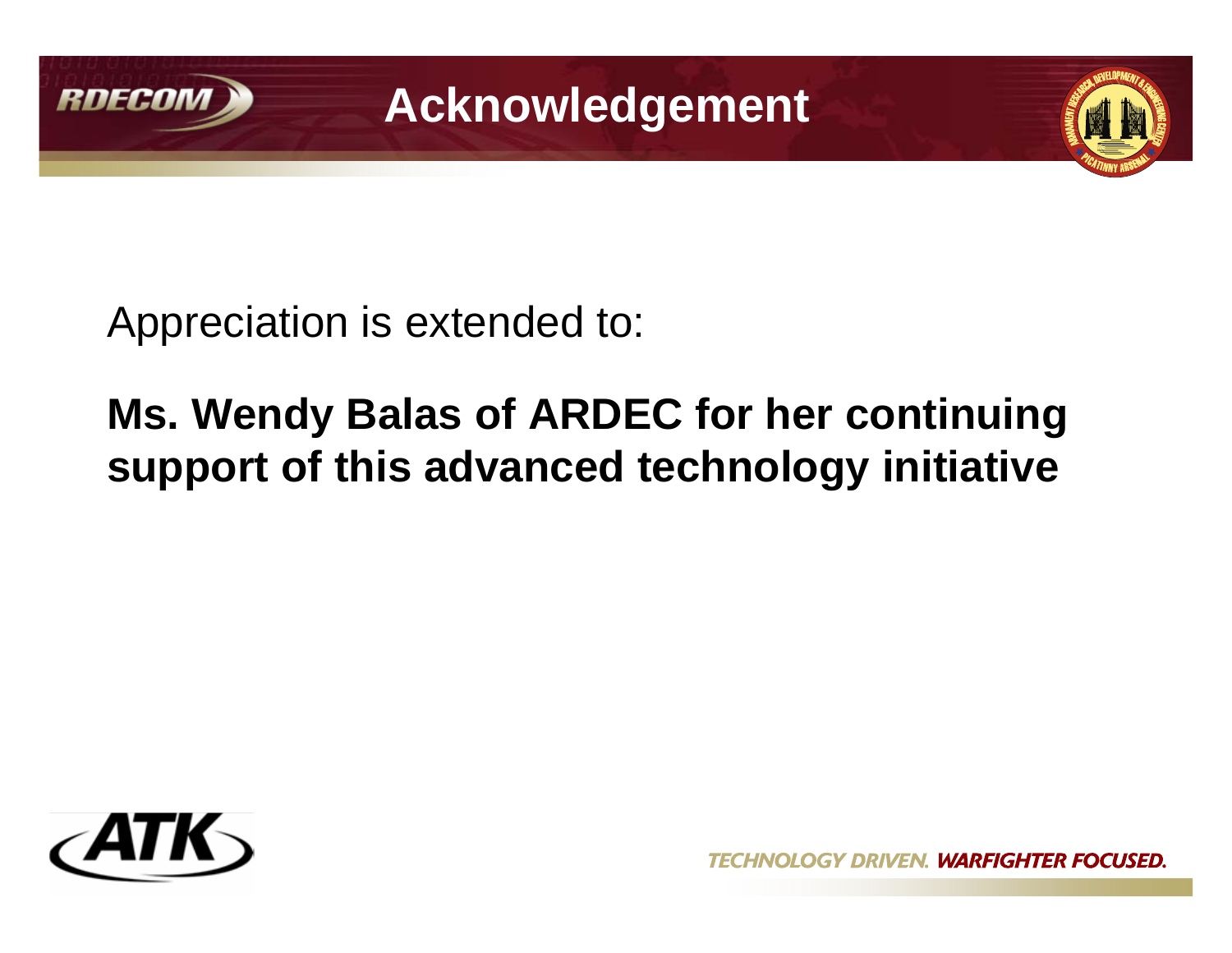





- **Objective**
- **Bullet Impact Mitigation**
- **Cook-off Mitigation**
- **Summary**

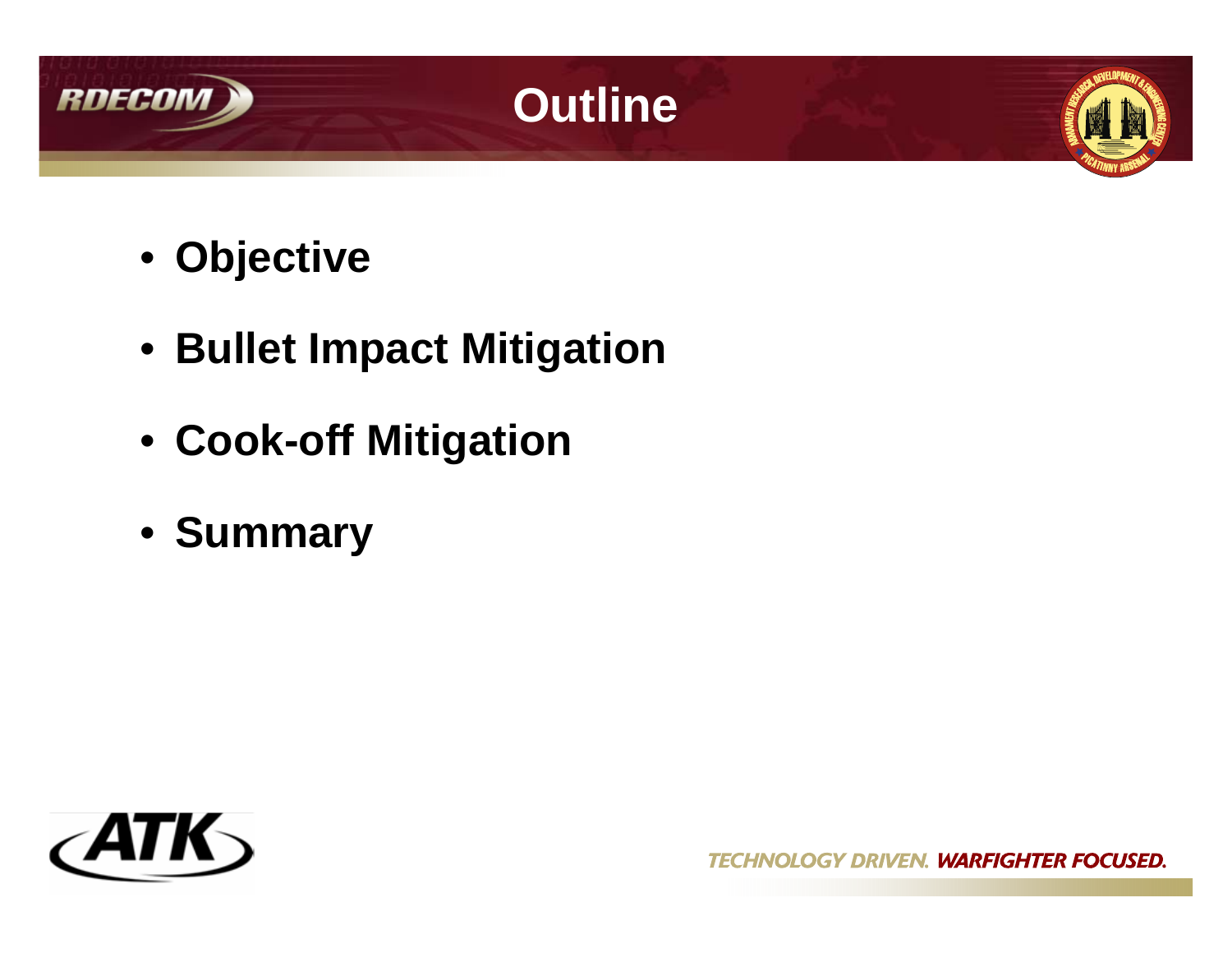

## **Objectives**



### **Develop an explosive which meets the following criteria:**

- **Armor piercing with enhanced blast capability > PAX-12**
- **Improved IM response over LX-14**
	- Measured by bullet impact sensitivity and cook-off

|                        | F <mark>ormulati</mark> o<br>Goal | <b>Selected Theoretical Values</b> |                                         |                                        |                |                                |                             |
|------------------------|-----------------------------------|------------------------------------|-----------------------------------------|----------------------------------------|----------------|--------------------------------|-----------------------------|
| Survivability<br>LX-14 |                                   |                                    | <b>Total</b><br><b>Enrgy</b><br>(kJ/cc) | <b>CJ</b><br><b>Pressure</b><br>(kbar) | Vel.<br>(km/s) | <b>V/Vo</b><br>@6.5<br>(kJ/cc) | 99%<br><b>TMD</b><br>(g/cc) |
|                        |                                   | <b>CL-20</b>                       | 12.4                                    | 463                                    | 9.82           | 10.8                           | 2.02                        |
|                        |                                   | <b>PAX-11</b>                      | 11.4                                    | 423                                    | 9.38           | 9.88                           | 1.96                        |
|                        |                                   | <b>PAX-12</b>                      | 10.9                                    | 391                                    | 9.16           | 9.33                           | 1.92                        |
|                        | <b>LX-14 PAX-12</b>               | $LX-14$                            | 10.1                                    | 353                                    | 8.98           | 8.47                           | 1.84                        |
| $\epsilon$ ATK         | Performance                       |                                    |                                         | <b>TECHNOLOGY DRIVEN.</b>              |                | <b>WARFIGHTER FOCUSED.</b>     |                             |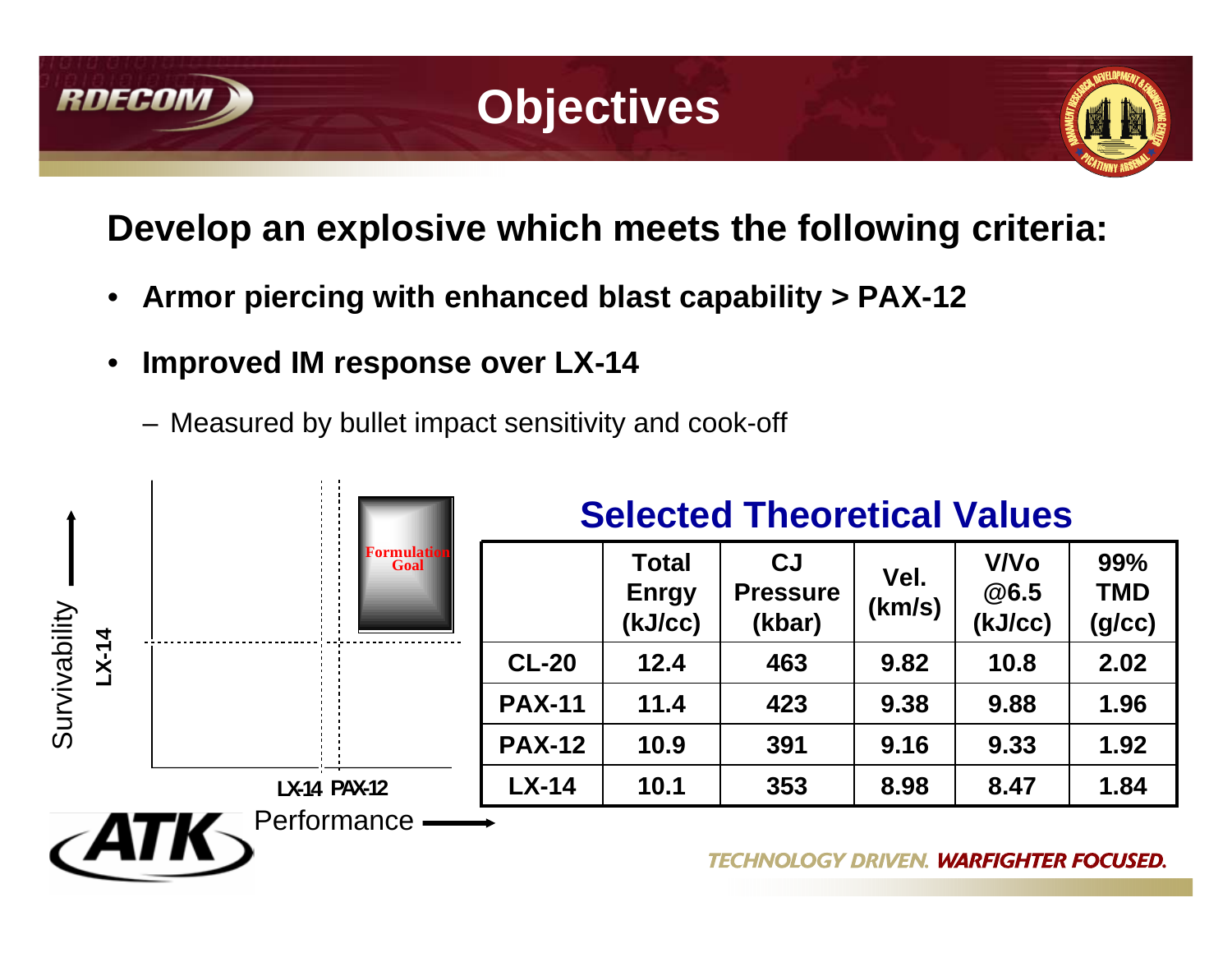#### **RDECOM Bullet Impact Sensitivity**



### •**Goal: Find root cause for an adverse reaction in bullet impact testing**

- Determine the reaction mechanism in bullet impact response
	- Utilize pressure gauges, high speed video, witness plates

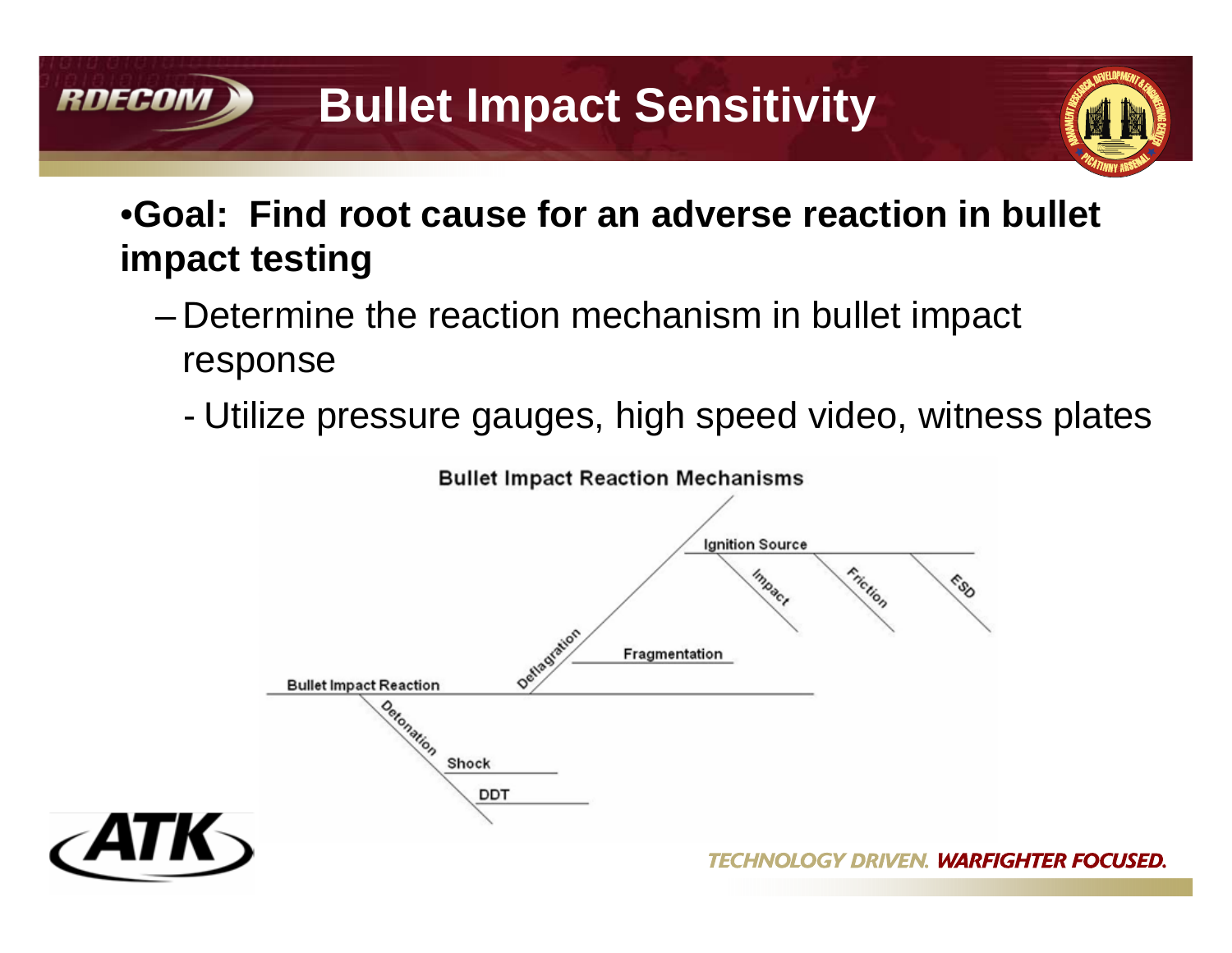

## **Observation**



- **Testing showed that** *deflagration* **was the most common response to bullet impact for the explosives tested**
	- A fishbone diagram was built to understand variables leading to that response
	- Subsequent formulation work focused on these variables in order to minimize the response

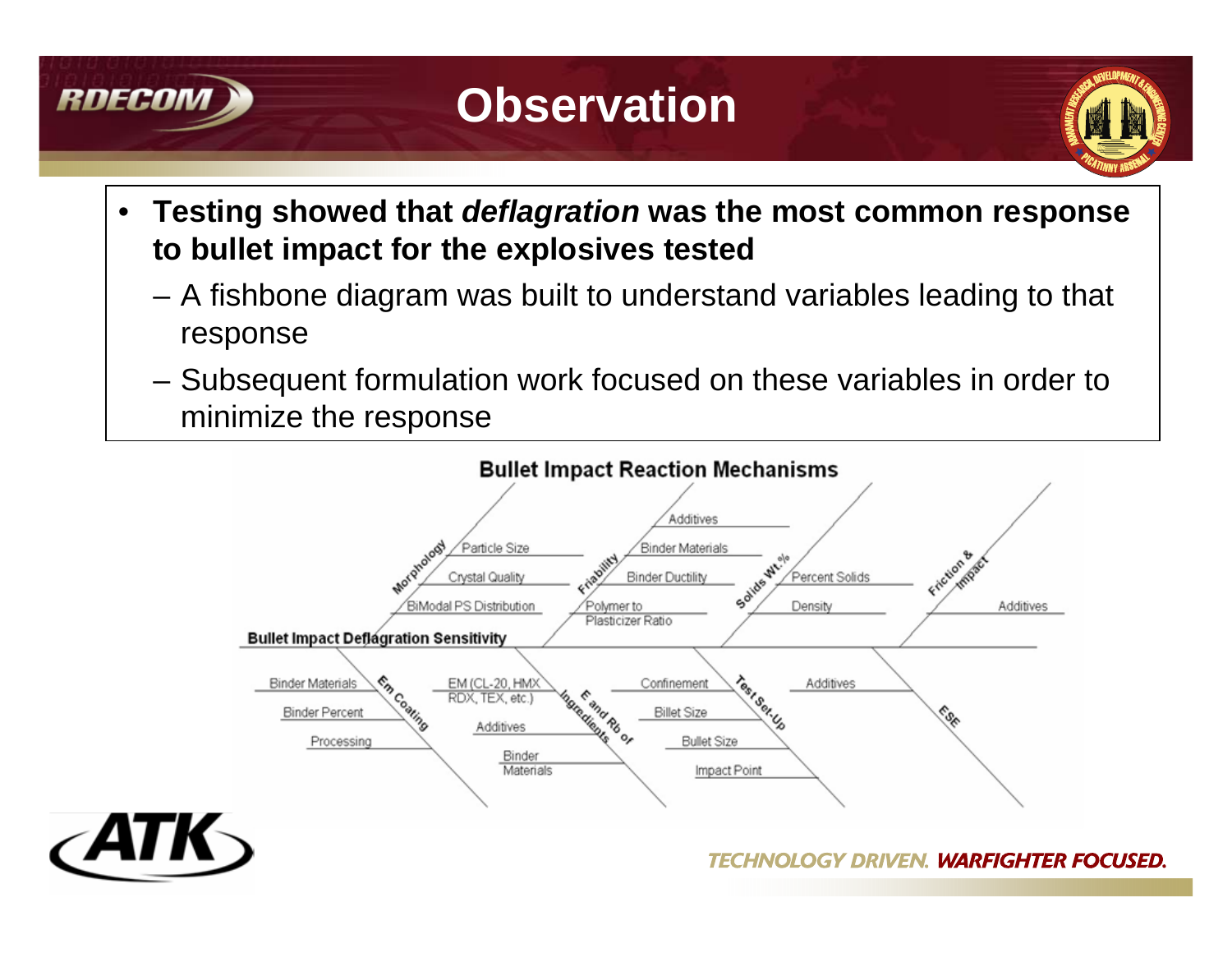

 $\langle$ ATK $\rangle$ 

## **Typical Test Set-Up**





- **Data acquisition**
	- Pressure
	- High speed digital video
	- Both were very useful!



### **Close-Up Of Billet**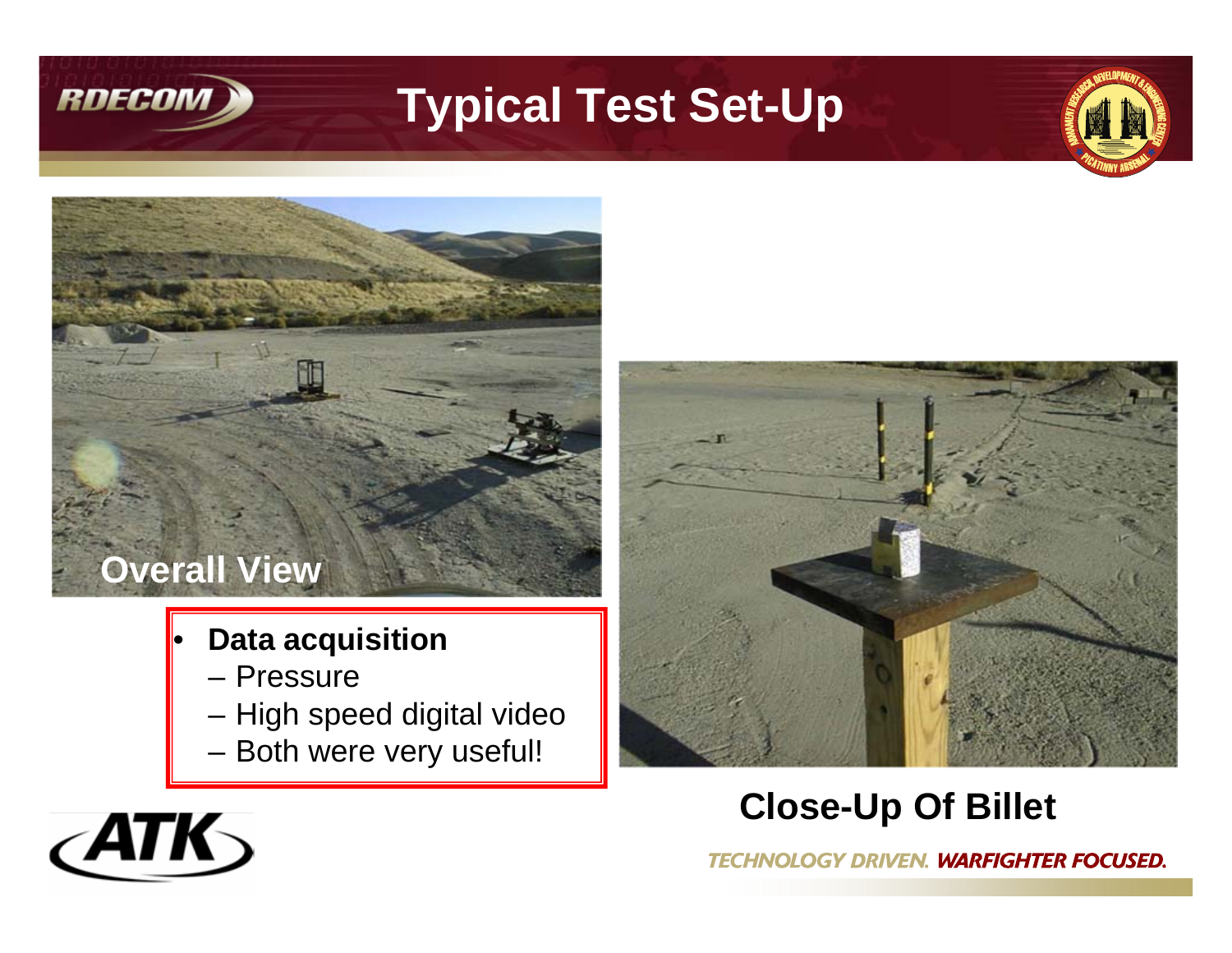#### RDECOM **Early Bullet Impact Results**



- **Reaction level of LX-14 is significantly lower than PAX-11c baseline formulation**
- **Formulation variants 1 3 focused on additives that would reduce friction** 
	- Initial results and additives were not promising
- **Formulation 4 & 5 focused on friability and EM coating by adjusting binder materials and polymer to plasticizer ratio**
	- Formulation 5 worked
	- Formulation 4 didn't!
	- Lessons were learned for future iterations



Initial Results for Decreasing Bullet Impact Sensitivity

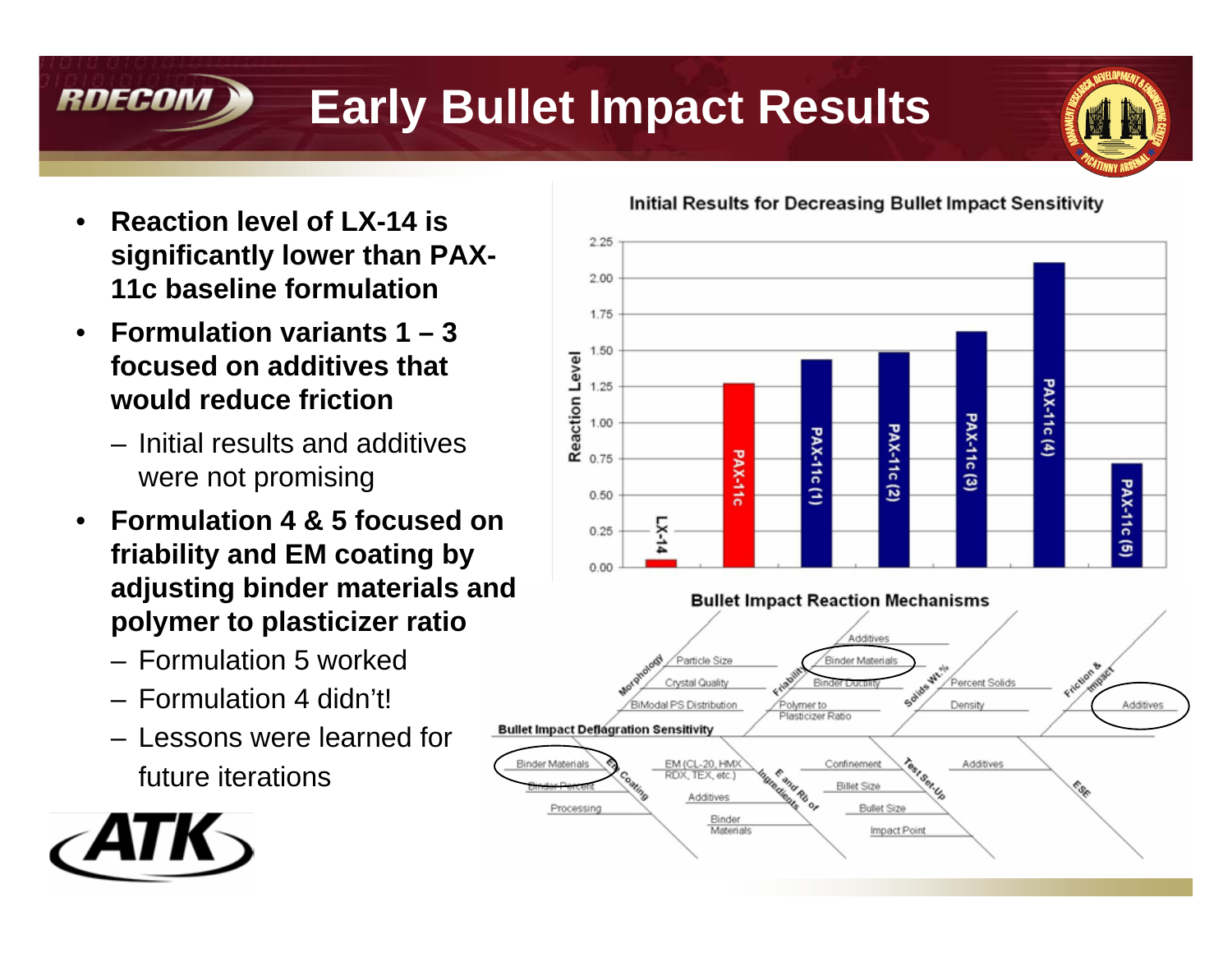# **Bullet Impact Tests**



- **Testing continued by checking multiple variables**
- **Most of the formulation variants (6 – 12) were less reactive**
	- Friability

RDECON

- Polymer/plasticizer
- **Binder system**
- Energy
- Burn rate of ingredients
- Coating quality
- **Formulation 12: Combined best ingredients from previous testing**



**Results for Decreasing Bullet Impact Sensitivity** 



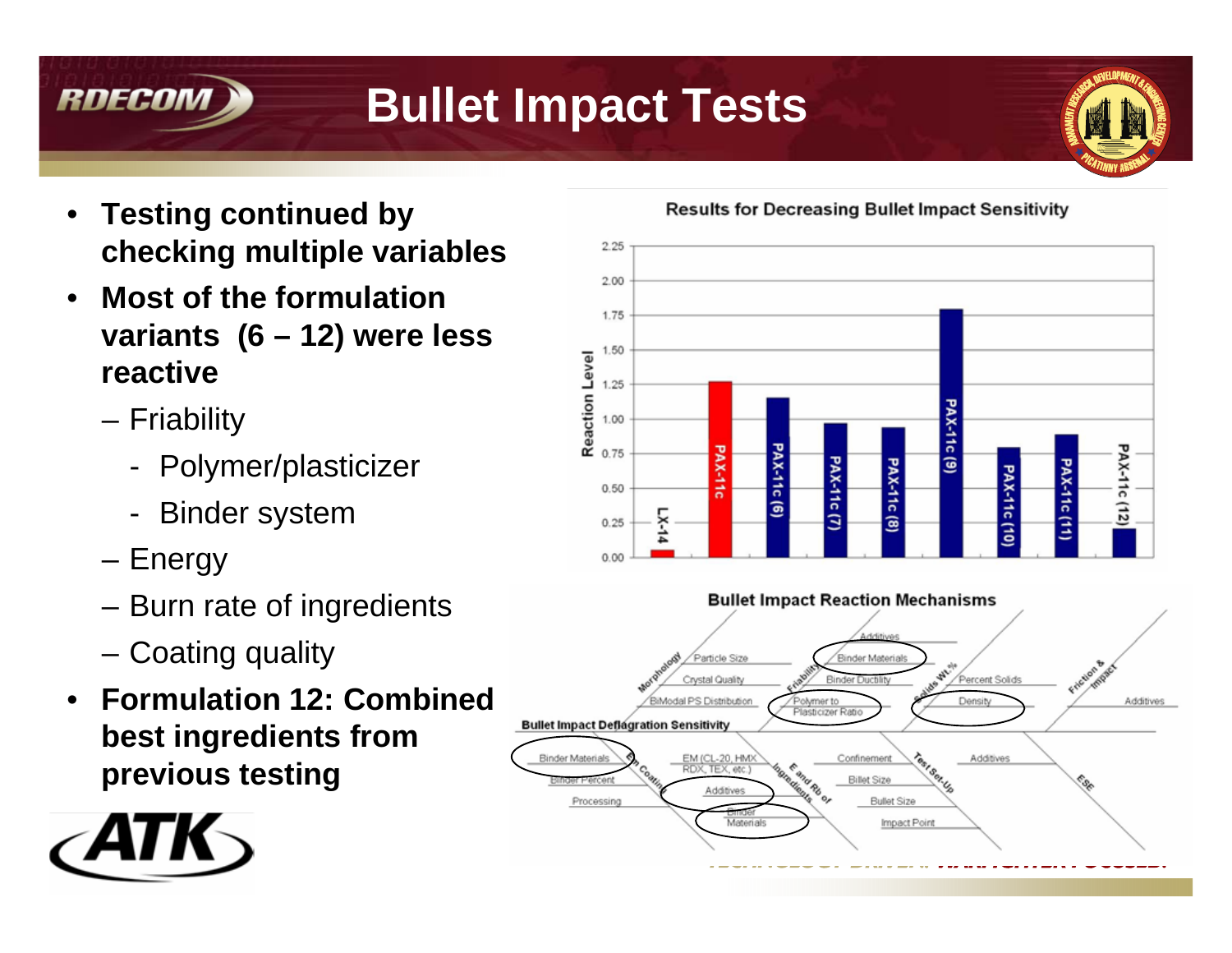#### **RDECOM Bullet Impact vs Performance**



### **Predicted Performance**

- PAX-11 (12) has a predicted C-J Pressure that is 12% greater than LX-14
- Cylinder Expansion Energy is nearly 10% greater

### **Summary of Bullet Impact Sensitivity**

• LX-14 is only marginally less sensitive than PAX-11c (12) to bullet impact



**BI Peak Pressure (psi) 0.46 0.88 2.82**

**BI Pressure Impulse (psi-s) 0.054 0.28 1.27**

**WARFIGHTER FOCUSED. DRIVEN**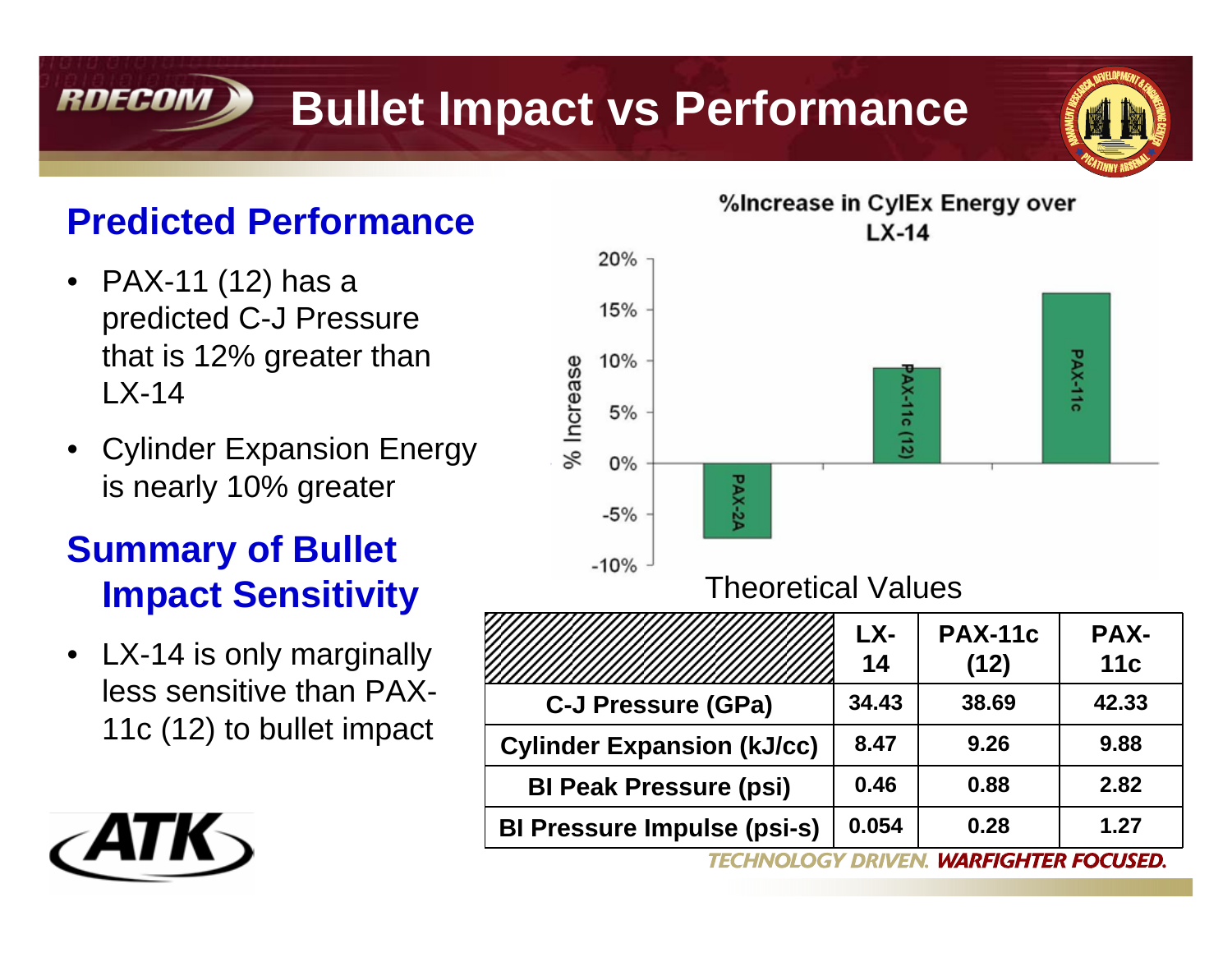# **Correlation With BI Sensitivity**



### **Comparison with Material TMD and BI Sensitivity**

- Both PAX-11c and LX-14 follow very closely a TMD and BI response trend
- PAX-11c (12) allows an increase in material TMD with a minimal increase in BI sensitivity

### **Comparison with TMD, BI and Cylinder Expansion Energy**

- PAX-11c (12) offers a positive balance between energy and sensitivity
	- High CylEx Energy
	- Low BI Sensitivity



RDECOM

**Comparison of TMD and BI Sensitivity** 

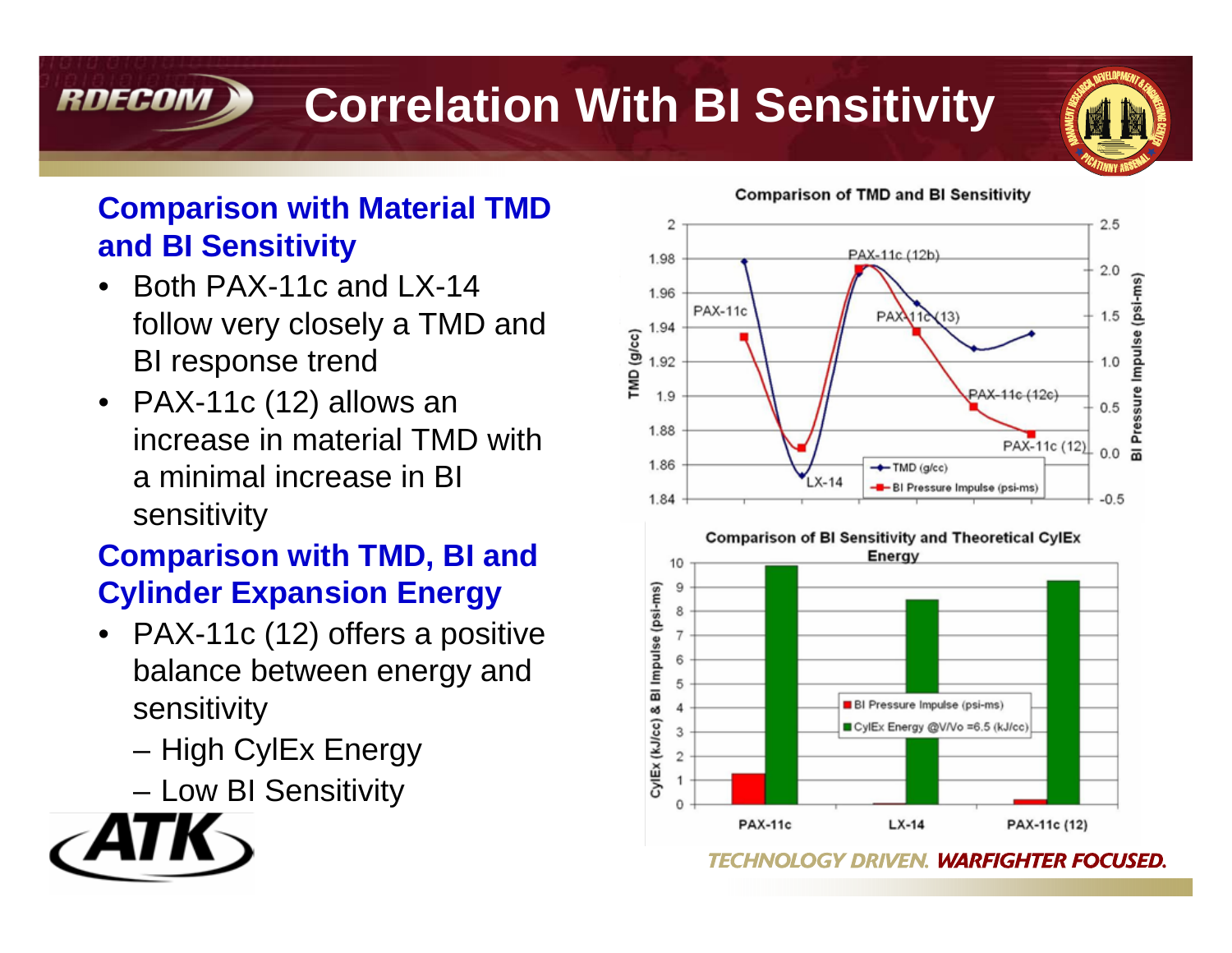

### **BI Test Results**



- $P_6$ Pellets are conditioned at 70°C prior to testing.
- Significant differences in visible flame baseline  $\mathcal{L}$ 11 $\blacksquare$
- Results are repeated by  $\mathbb{R}$  shown in formulation  $\mathbb{R}$



PAX-11c (12).AVI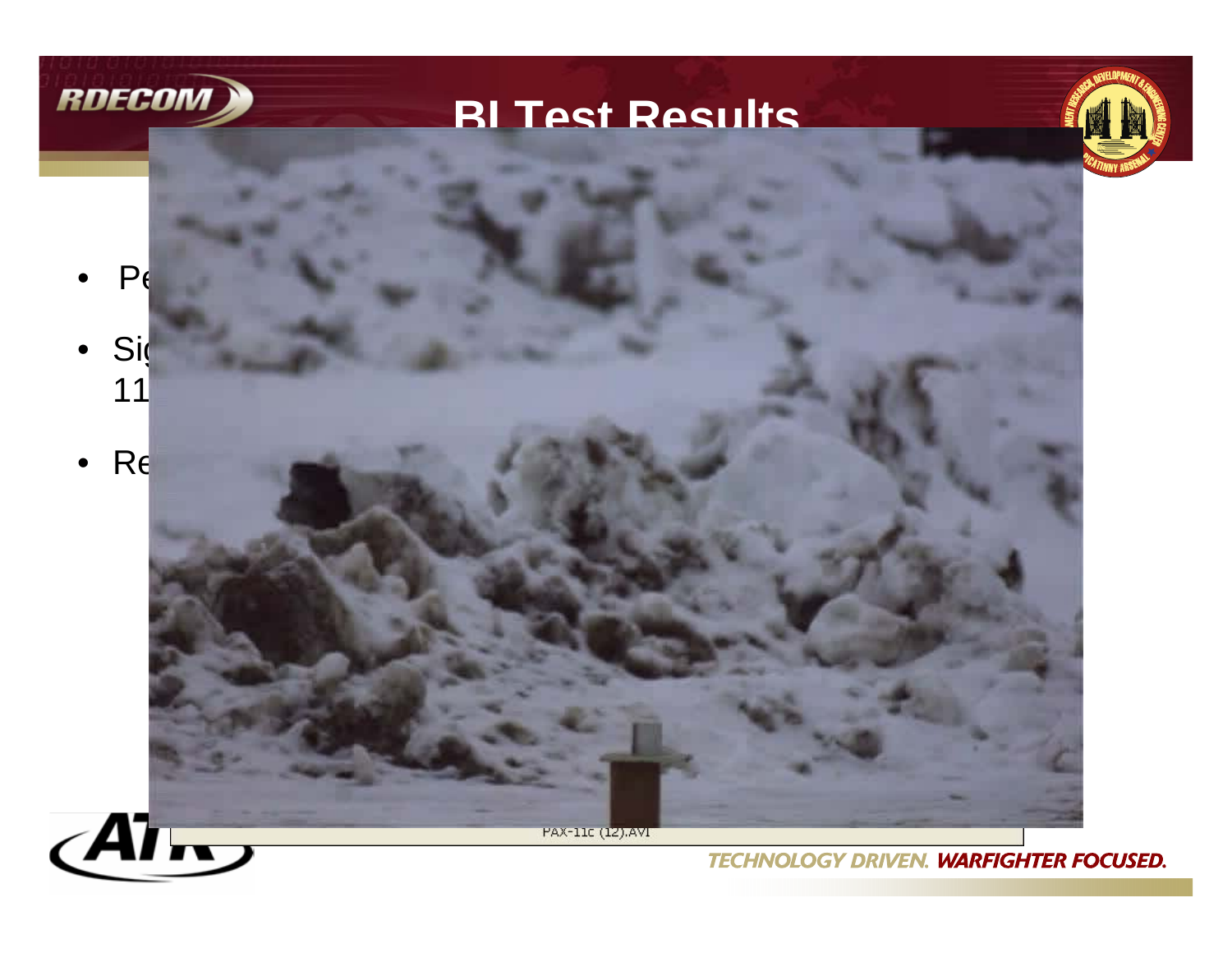## **Cook-Off Sensitivity**



Deflagration

• **Goal: Determine the root cause for an adverse reaction in cook-off testing**

**RDECOM** 

- Approach: Develop a better understanding of the reaction mechanism in cook-off testing
	- Utilize Variable Confinement Cookoff Test (VCCT)

**Explosion** 



Detonation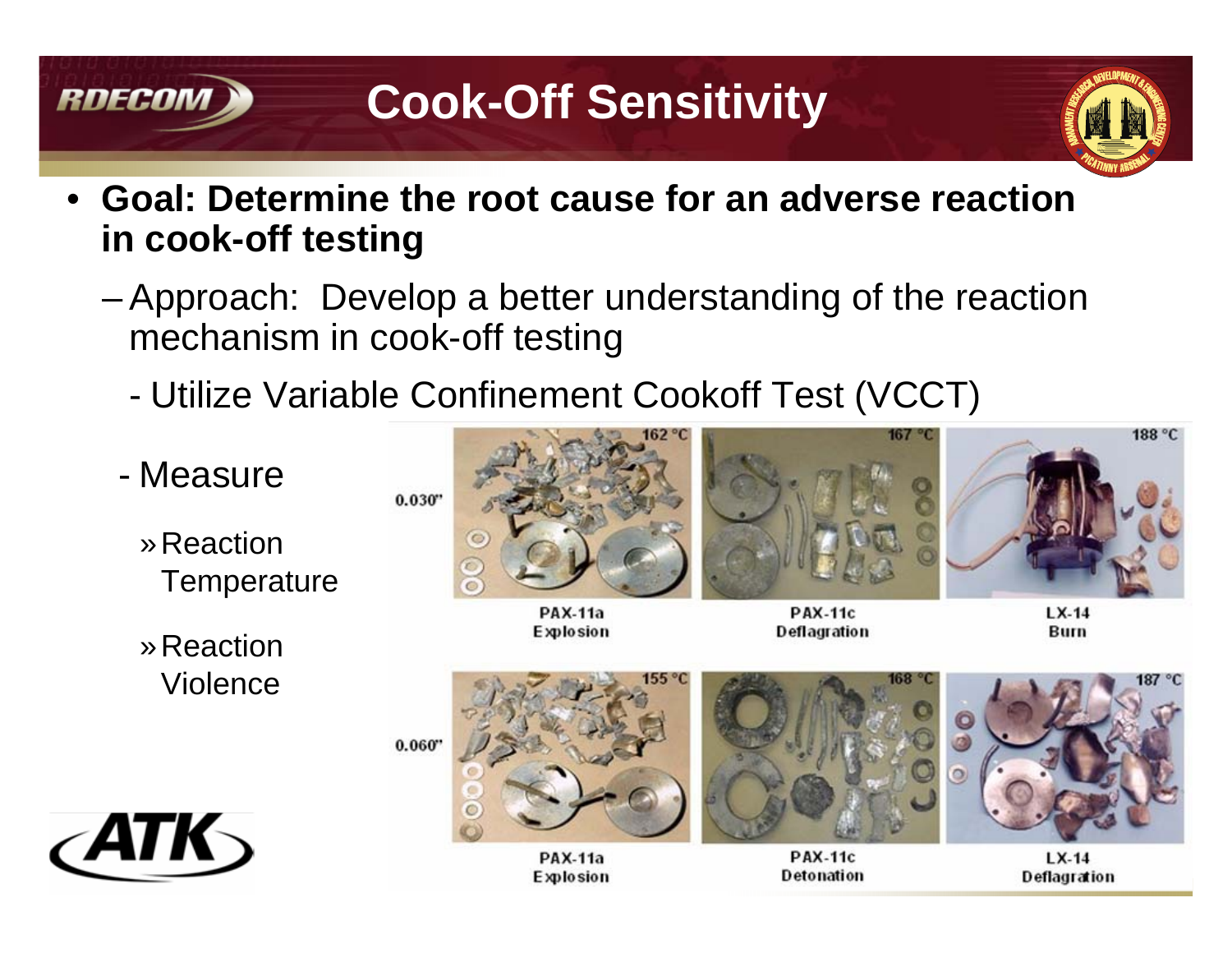## **Cook Off Sensitivity**



### **Variable Confinement Cookoff Testing (VCCT) used to screen candidates**

### • **VCCT testing was performed on PAX-11c (12) gave excellent results**

- A deflagration through 0.075 inches of confinement
- Test at 0.075 inches of confinement was repeated with same excellent result

| <b>Confinement</b> | <b>Reaction Temp</b> | <b>Time to Reaction</b> | <b>Reaction Level</b> |
|--------------------|----------------------|-------------------------|-----------------------|
| $0.030$ (in.)      | 173 °C               | 24.17 hrs               | Press. Rupture        |
| $0.045$ (in.)      | 173 °C               | 23.88 hrs               | Deflagration          |
| $0.060$ (in.)      | 173 °C               | 23.82 hrs               | Deflagration          |
| $0.075$ (in.)      | 176 °C               | 24.62 hrs               | Deflagration          |











**RDECON**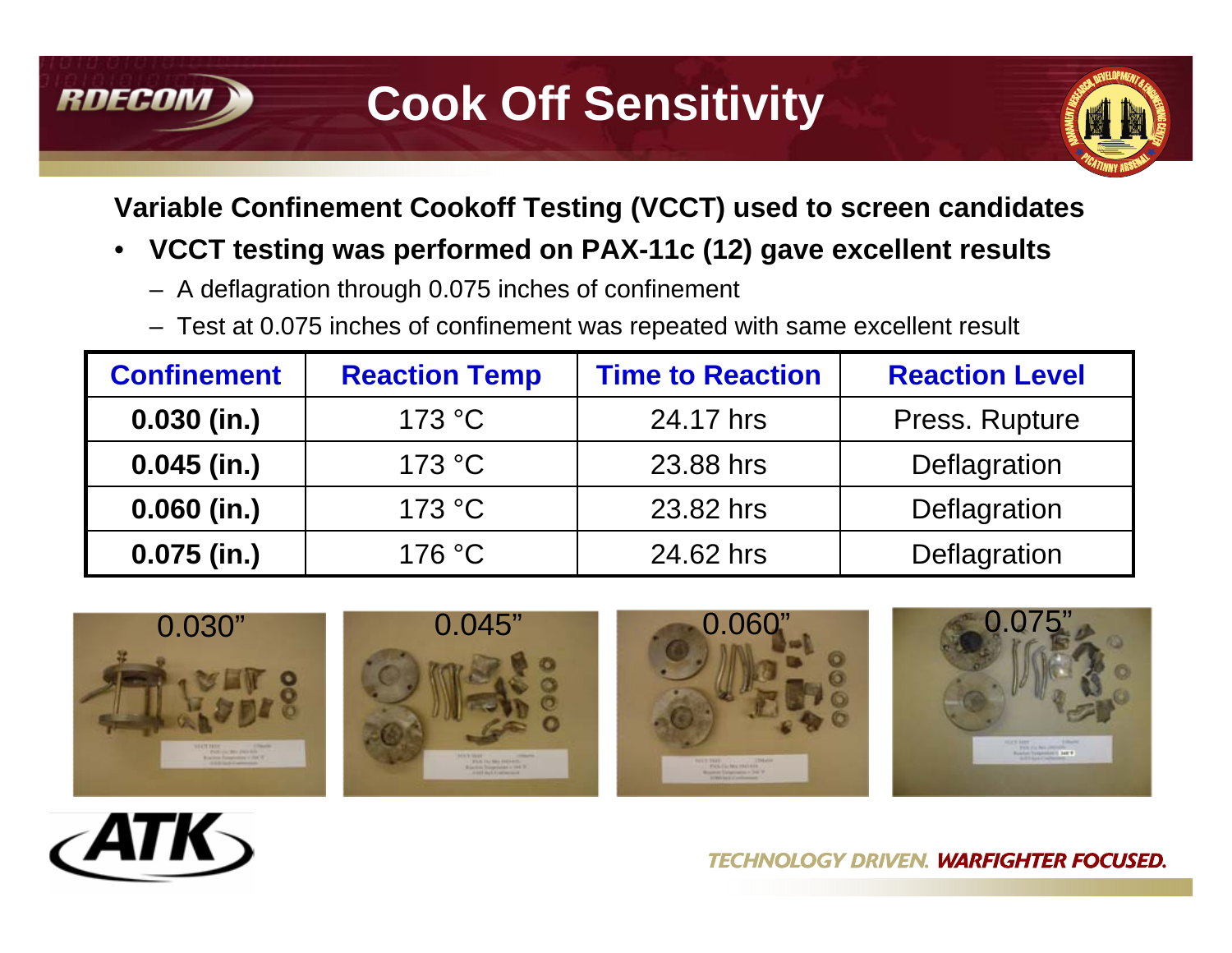# **Cook Off: LX-14 vs PAX-11c**



|                      | $LX-14$           | <b>PAX-11c (12)</b>     | <b>PAX-11c</b>      |
|----------------------|-------------------|-------------------------|---------------------|
| VCCT @ 0.030"        | $188^{\circ}$ C   | $173^{\circ}$ C         | $167^{\circ}$ C     |
| <b>Confinement</b>   | <b>Burn</b>       | <b>Pressure Rupture</b> | <b>Deflagration</b> |
| <b>VCCT @ 0.075"</b> | $186^{\circ}$ C   | $176^{\circ}$ C         | $168^{\circ}$ C     |
| <b>Confinement</b>   | <b>Detonation</b> | <b>Deflagration</b>     | <b>Detonation</b>   |

## **Results**

**RDECOM** 

• **PAX-11c (12)**

0.030"

**PAX-11c (12)**



**Deflagration** 



 $LX-14$ Burn

– Little improvement in intrinsic thermal stability as measured in DSC

– Nothing more severe than

deflagration in VCCT

- **LX-14**
	- Detonation reaction at 0.075" confinement





**(12)**



**Detonation** 



 $LX-14$ Deflagration

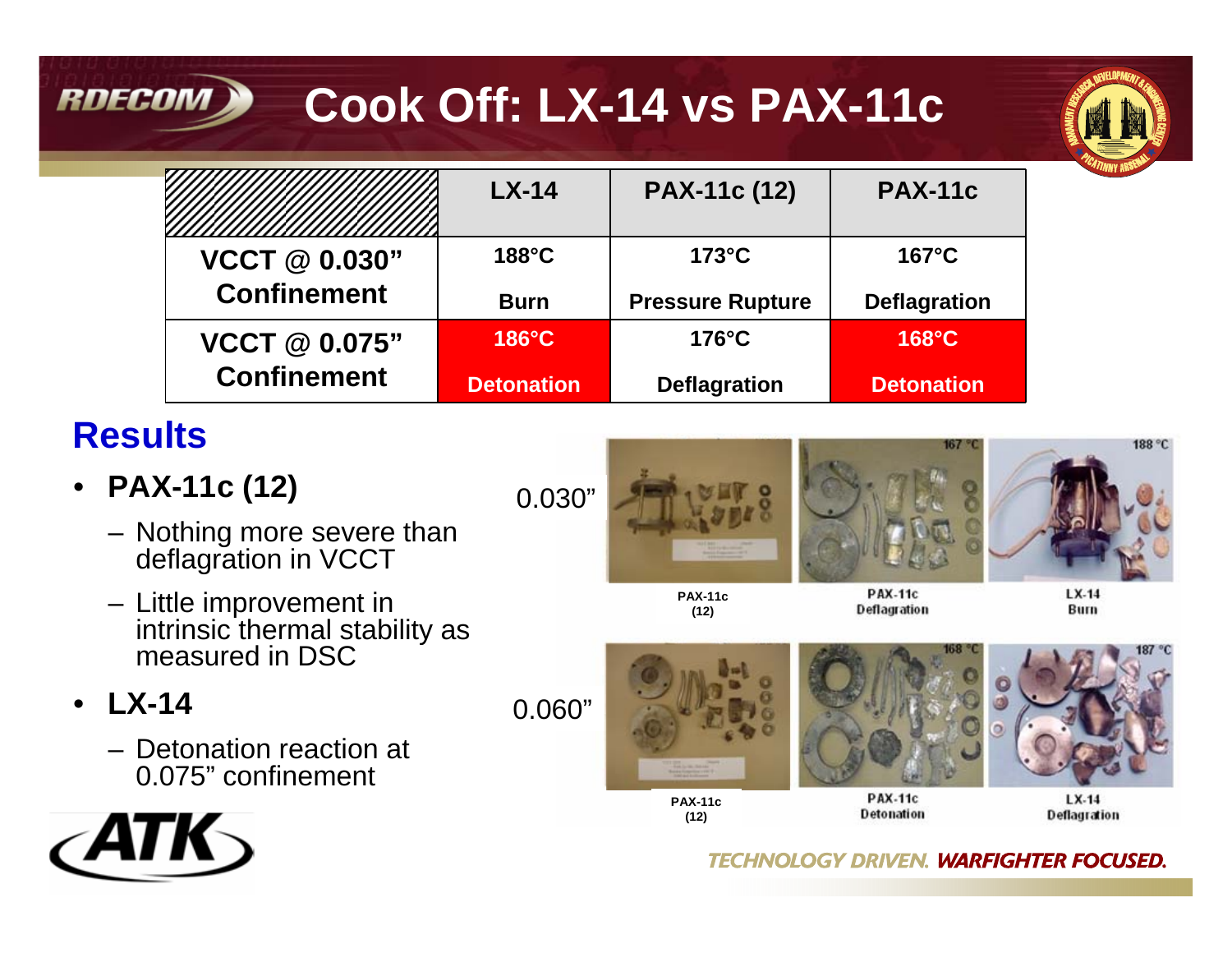## **Advances In Cook Off**



• **Lessons learned by the ARDEC/ATK team have been applied to a new metalized formulation line with very promising results**





**RDECON**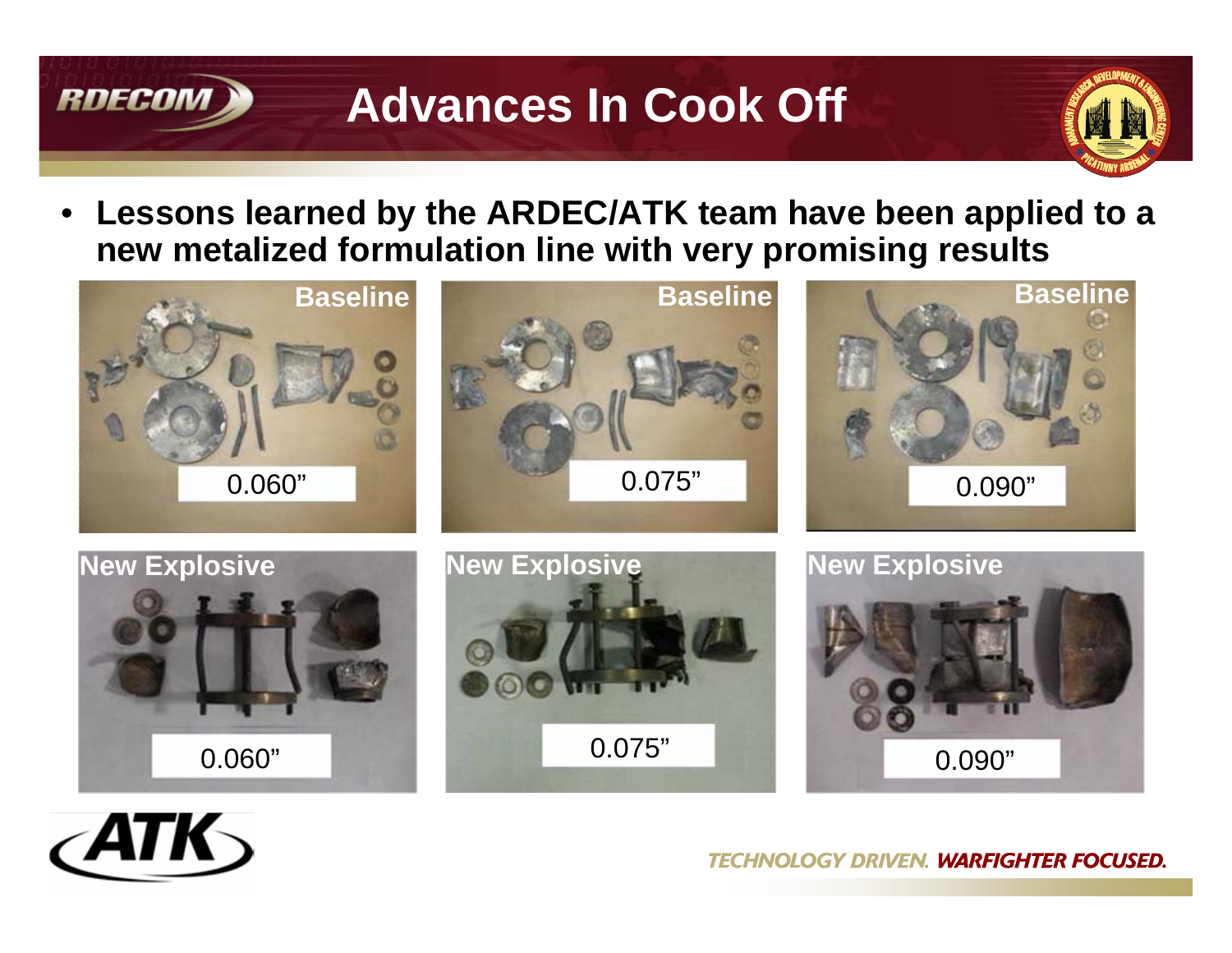

**Advances In Cook-Off**



- **New explosive with significantly improved reaction violence also had a surprisingly high cook-off temperature**
	- $-$  Approximately 30°F higher than baseline composition
	- Often high cook off temperature equals a violent reaction!

| <b>VCCT Results</b><br>(Ignition Temperature °F) |                            |                                    |                                    |                         |                         |  |  |
|--------------------------------------------------|----------------------------|------------------------------------|------------------------------------|-------------------------|-------------------------|--|--|
|                                                  | <b>Wall Thickness (in)</b> |                                    |                                    |                         |                         |  |  |
| <b>Formulation</b>                               | 0.030                      | 0.045                              | 0.060                              | 0.075                   | 0.090                   |  |  |
|                                                  | <b>Burn</b>                | <b>Burn</b>                        | Deflagration                       | <b>Detonation</b>       |                         |  |  |
| $LX-14$                                          | (370°F)                    | (369°F)                            | (369°F)                            | (367°F)                 | <b>NA</b>               |  |  |
| Baseline                                         | <b>Burn</b>                | <b>Pressure Rupture</b>            | <b>Partial Detonation</b>          | <b>Detonation</b>       | <b>Detonation</b>       |  |  |
| Metalized                                        | (364°F)                    | (366°F)                            | (366°F)                            | $(365^{\circ}F)$        | (364°F)                 |  |  |
| <b>New</b><br>Metalized                          | <b>Burn</b><br>(394°F)     | <b>Pressure Rupture</b><br>(395°F) | <b>Pressure Rupture</b><br>(392°F) | Deflagration<br>(394°F) | Deflagration<br>(398°F) |  |  |